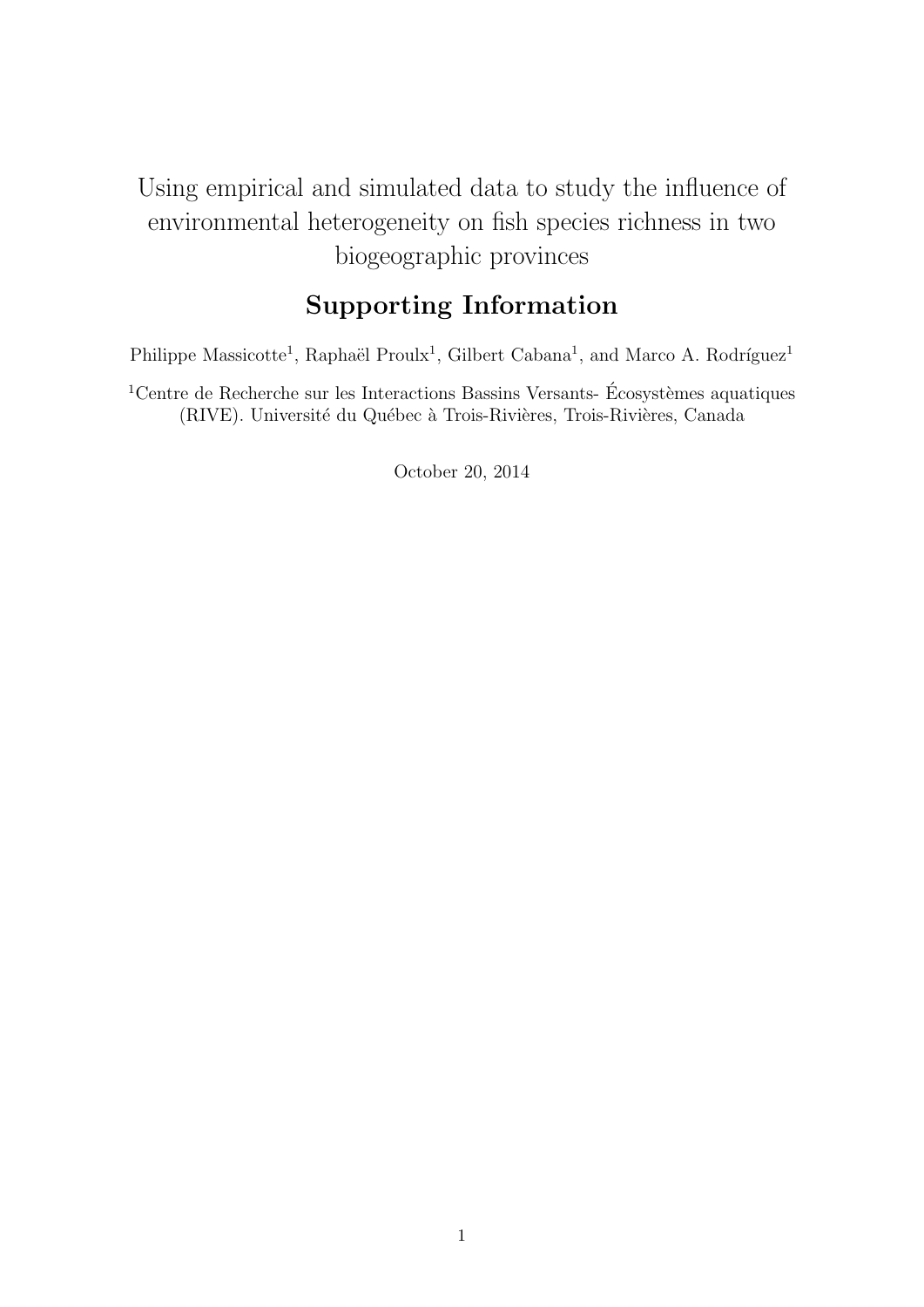## Appendix S1 Summary of fish species sampled in the two biogeographic provinces.

| <b>Order</b>       | Family                          | Genus             | <b>Species</b>    | Mean<br>abundance<br>(catch per<br>unit effort) | Mean fork<br>length<br>(cm) |
|--------------------|---------------------------------|-------------------|-------------------|-------------------------------------------------|-----------------------------|
| Acipenseriformes   | Acipenseridae                   | Acipenser         | brevirostrum      | 3.67                                            | 59.90                       |
|                    |                                 |                   | oxyrinchus        | 2.50                                            | 27.81                       |
|                    | Polyodontidae                   | Polyodon          | spathula          | 1.50                                            | 14.25                       |
| Anguilliformes     | Anguillidae                     | Anguilla          | $\it rostrata$    | 1.38                                            | 43.64                       |
|                    | Congridae                       | Conger            | oceanicus         | 1.00                                            | 20.10                       |
| Atheriniformes     | Atherinopsidae                  | Membras           | martinica         | 12.33                                           | 6.69                        |
|                    |                                 | Menidia           | menidia           | 2.50                                            | 6.72                        |
| Aulopiformes       | Synodontidae                    | Synodus           | foetens           | 1.90                                            | 15.92                       |
| Batrachoidiformes  | Batrachoididae                  | Opsanus           | beta              | 2.58                                            | 15.30                       |
|                    |                                 |                   | pardus            | 1.50                                            | 16.52                       |
|                    |                                 |                   | tau               | 4.05                                            | 19.29                       |
|                    |                                 | Porichthys        | plectrod on       | 1.20                                            | 28.51                       |
| Beloniformes       | $\label{eq:belonide} Belonidae$ | Strongylura       | $\mathit{marina}$ | 6.00                                            | 20.15                       |
| Carcharhiniformes  | Carcharhinidae                  | Carcharhinus      | isodon            | 1.00                                            | 38.00                       |
|                    |                                 |                   | limbatus          | 1.00                                            | 39.20                       |
|                    |                                 |                   | porosus           | 1.00                                            | 50.50                       |
|                    | Sphyrnidae                      | Sphyrna           | tiburo            | 1.00                                            | 37.47                       |
|                    | Triakidae                       | <b>Mustelus</b>   | can is            | 4.67                                            | 53.95                       |
| Clupeiformes       | Clupeidae                       | Alosa             | aestivalis        | 3.62                                            | 7.95                        |
|                    |                                 |                   | pseudoharengus    | 6.38                                            | 7.35                        |
|                    |                                 |                   | sapidissima       | 7.33                                            | 10.43                       |
|                    |                                 | <i>Brevoortia</i> | gunteri           | 35.17                                           | 7.99                        |
|                    |                                 |                   | patronus          | 20.81                                           | 8.79                        |
|                    |                                 |                   | smithi            | 1.00                                            | 12.20                       |
|                    |                                 |                   | t <i>gramnus</i>  | 5.69                                            | 13.19                       |
|                    |                                 | Clupea            | harengus          | 21.11                                           | 10.08                       |
|                    |                                 | Dorosoma          | $c$ epedianum     | 14.26                                           | 16.91                       |
|                    |                                 |                   | petenense         | 11.85                                           | 10.37                       |
|                    |                                 | Etrumeus          | teres             | 1.00                                            | 20.00                       |
|                    |                                 | Harengula         | jaguana           | 2.47                                            | 9.70                        |
|                    |                                 | Opisthonema       | oglinum           | 2.22                                            | 8.46                        |
|                    |                                 | Sardinella        | aurita            | 3.00                                            | 13.07                       |
|                    | Engraulidae                     | Anchoa            | hepsetus          | 8.66                                            | 6.81                        |
|                    |                                 |                   | mitchilli         | 14.00                                           | $5.12\,$                    |
| Cypriniformes      | $\it Catostomidae$              | Carpiodes         | cyprinus          | 12.00                                           | 38.84                       |
|                    |                                 | Catostomus        | commersoni        | 2.00                                            | 22.07                       |
|                    |                                 | <i>Moxostoma</i>  | macrole pidotum   | 1.00                                            | 37.40                       |
|                    | Cyprinidae                      | Carassius         | auratus           | 2.50                                            | 26.49                       |
|                    |                                 | Cyprinus          | carpio            | 2.83                                            | 57.31                       |
|                    |                                 | Notemigonus       | crysoleucas       | 2.00                                            | 14.00                       |
|                    |                                 | Notropis          | atherinoides      | 10.00                                           | 9.71                        |
|                    |                                 |                   | hudsonius         | 2.67                                            | $8.17\,$                    |
| Cyprinodontiformes | Fundulidae                      | Fundulus          | grandis           | 14.00                                           | $\boldsymbol{9.95}$         |
| Elopiformes        | Elopidae                        | Elops             | saurus            | 1.14                                            | 21.20                       |
| Gadiformes         | Gadidae                         | Microgadus        | tomcod            | 10.30                                           | 9.41                        |
|                    |                                 | Pollachius        | virens            | 1.00                                            | 13.10                       |
|                    | Lotidae                         | Enchelyopus       | cimbrius          | 1.50                                            | $21.48\,$                   |

Table 1: Summary of fish species sampled in the two biogeographic provinces.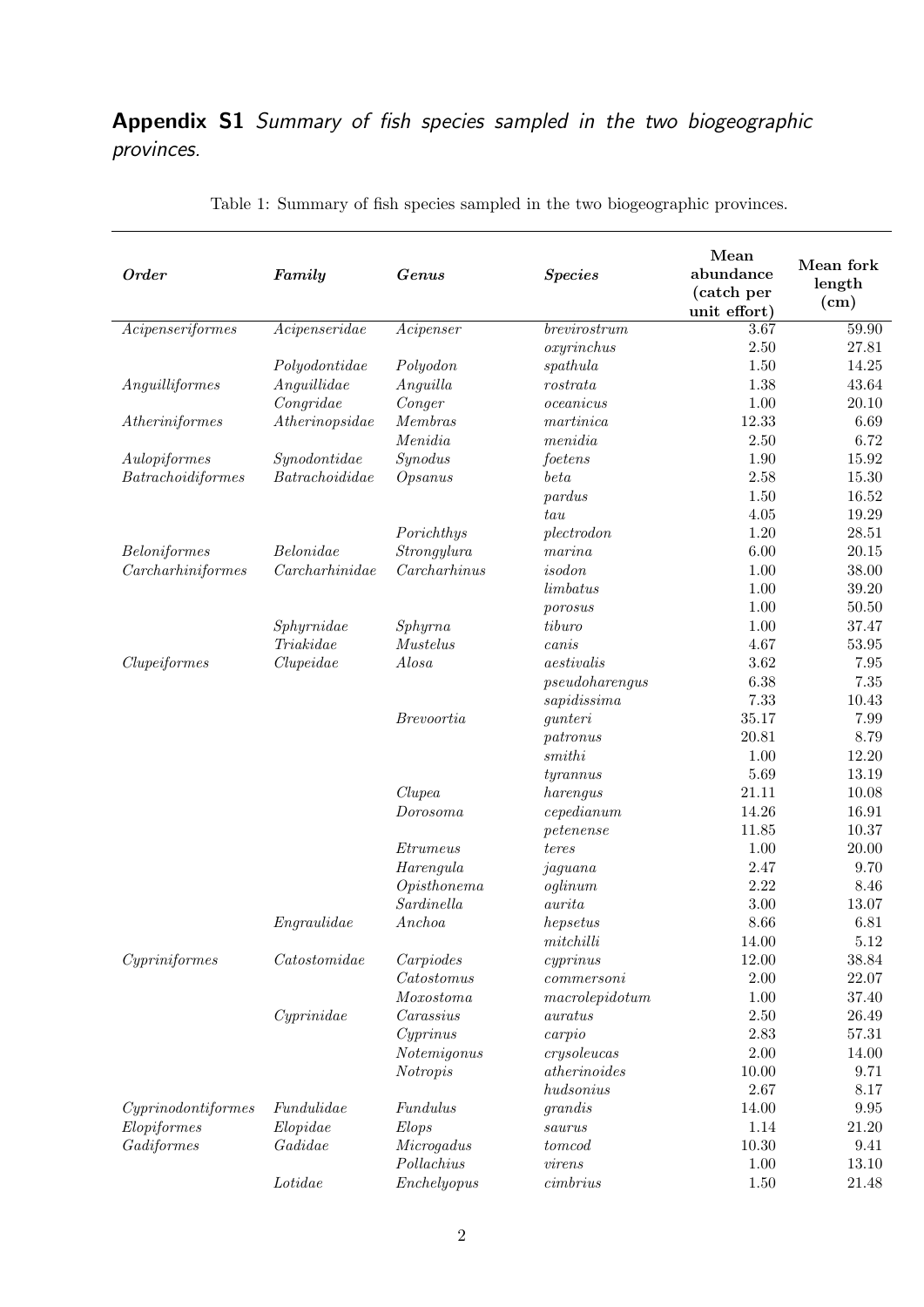|                     | Merlucciidae            | Merluccius                  | $bilinear is% \begin{equation} \left\Vert \rho_{\alpha}^{(n)}\right\Vert _{1}=c_{\alpha}^{(n)}\left\Vert \rho_{\alpha}^{(n)}\right\Vert _{1}=c_{\alpha}^{(n)}\left\Vert \rho_{\alpha}^{(n)}\right\Vert _{1}=c_{\alpha}^{(n)}\left\Vert \rho_{\alpha}^{(n)}\right\Vert _{1}=c_{\alpha}^{(n)}\left\Vert \rho_{\alpha}^{(n)}\right\Vert _{1}=c_{\alpha}^{(n)}\left\Vert \rho_{\alpha}^{(n)}\right\Vert _{1}=c_{\alpha}^{(n)}\left\Vert \rho_{\alpha}^{(n)}\right\Vert _{1}=c_{$ | $2.00\,$ | 20.98    |
|---------------------|-------------------------|-----------------------------|------------------------------------------------------------------------------------------------------------------------------------------------------------------------------------------------------------------------------------------------------------------------------------------------------------------------------------------------------------------------------------------------------------------------------------------------------------------------------|----------|----------|
|                     | Phycidae                | Urophycis                   | chuss                                                                                                                                                                                                                                                                                                                                                                                                                                                                        | 3.67     | 24.75    |
|                     |                         |                             | regia                                                                                                                                                                                                                                                                                                                                                                                                                                                                        | 4.62     | 21.65    |
|                     |                         |                             | tenuis                                                                                                                                                                                                                                                                                                                                                                                                                                                                       | 3.86     | 21.56    |
| Gasterosteiformes   | $\emph{Gasterosteidae}$ | Gasterosteus                | aculeatus                                                                                                                                                                                                                                                                                                                                                                                                                                                                    | 1.00     | 7.80     |
| Lampriformes        | Trachipteridae          | Desmodema                   | polystittum                                                                                                                                                                                                                                                                                                                                                                                                                                                                  | 1.00     | 16.95    |
| Lepisosteiformes    | Lepisosteidae           | A tractosteus               | spatula                                                                                                                                                                                                                                                                                                                                                                                                                                                                      | 1.00     | 48.00    |
|                     |                         | Lepisosteus                 | oculatus                                                                                                                                                                                                                                                                                                                                                                                                                                                                     | 1.00     | 47.00    |
|                     |                         |                             | osseus                                                                                                                                                                                                                                                                                                                                                                                                                                                                       | 4.00     | 91.18    |
|                     |                         |                             |                                                                                                                                                                                                                                                                                                                                                                                                                                                                              |          |          |
| Lophiiformes        | Ogcocephalidae          | Ogcocephalus                | radiatus                                                                                                                                                                                                                                                                                                                                                                                                                                                                     | 1.00     | 19.70    |
| Mugiliformes        | Mugilidae               | Mugil                       | cephalus                                                                                                                                                                                                                                                                                                                                                                                                                                                                     | 2.89     | 17.53    |
|                     |                         |                             | $\it{curema}$                                                                                                                                                                                                                                                                                                                                                                                                                                                                | 1.57     | 12.21    |
| Ophidiiformes       | Ophidiidae              | Ophidion                    | marginatum                                                                                                                                                                                                                                                                                                                                                                                                                                                                   | 1.50     | 16.85    |
| <i>Osmeriformes</i> | Osmeridae               | <i>Osmerus</i>              | mordax                                                                                                                                                                                                                                                                                                                                                                                                                                                                       | 1.00     | 12.15    |
| Perciformes         | Carangidae              | Carangoides                 | ruber                                                                                                                                                                                                                                                                                                                                                                                                                                                                        | 6.00     | 6.48     |
|                     |                         | $Car$ an                    | crysos                                                                                                                                                                                                                                                                                                                                                                                                                                                                       | 2.00     | 15.07    |
|                     |                         |                             | hippos                                                                                                                                                                                                                                                                                                                                                                                                                                                                       | 3.09     | 8.92     |
|                     |                         |                             | latus                                                                                                                                                                                                                                                                                                                                                                                                                                                                        | 2.00     | 8.91     |
|                     |                         | Chloroscombrus              | chrysurus                                                                                                                                                                                                                                                                                                                                                                                                                                                                    | 25.50    | $7.31\,$ |
|                     |                         | Decapterus                  | punctatus                                                                                                                                                                                                                                                                                                                                                                                                                                                                    | 7.00     | 13.21    |
|                     |                         | $Hemicar$ anx               | amblyrhynchus                                                                                                                                                                                                                                                                                                                                                                                                                                                                | 2.67     | 12.01    |
|                     |                         | Selar                       | crumenophthalmus                                                                                                                                                                                                                                                                                                                                                                                                                                                             | 7.00     | 9.40     |
|                     |                         | Selene                      | set a pinnis                                                                                                                                                                                                                                                                                                                                                                                                                                                                 | 1.62     | 6.00     |
|                     |                         |                             | vomer                                                                                                                                                                                                                                                                                                                                                                                                                                                                        | 2.14     | 5.60     |
|                     |                         | Trachinotus                 | carolinus                                                                                                                                                                                                                                                                                                                                                                                                                                                                    | 2.00     | 9.89     |
|                     |                         |                             | falcatus                                                                                                                                                                                                                                                                                                                                                                                                                                                                     | 4.50     | 6.98     |
|                     | Centrarchidae           | Lepomis                     | gibbosus                                                                                                                                                                                                                                                                                                                                                                                                                                                                     | 8.14     | 11.13    |
|                     |                         |                             | macrochirus                                                                                                                                                                                                                                                                                                                                                                                                                                                                  | 4.86     | 14.94    |
|                     |                         |                             | microlophus                                                                                                                                                                                                                                                                                                                                                                                                                                                                  | $3.00\,$ | 10.13    |
|                     |                         | Micropterus                 | salmoides                                                                                                                                                                                                                                                                                                                                                                                                                                                                    | 1.00     | 10.50    |
|                     |                         | Pomoxis                     | annularis                                                                                                                                                                                                                                                                                                                                                                                                                                                                    | 1.40     | 15.12    |
|                     |                         |                             |                                                                                                                                                                                                                                                                                                                                                                                                                                                                              |          |          |
|                     | Centropomidae           | Centropomus                 | undecimalis                                                                                                                                                                                                                                                                                                                                                                                                                                                                  | 1.00     | 24.00    |
|                     | Chae to dontidae        | Chae to don                 | ocellatus                                                                                                                                                                                                                                                                                                                                                                                                                                                                    | $2.00\,$ | 4.85     |
|                     | Ephippidae              | Chae to dipterus            | faber                                                                                                                                                                                                                                                                                                                                                                                                                                                                        | 3.13     | 7.47     |
|                     | Gerreidae               | Eucinos to mus              | $argenteus$                                                                                                                                                                                                                                                                                                                                                                                                                                                                  | $3.20\,$ | 7.03     |
|                     |                         |                             | gula                                                                                                                                                                                                                                                                                                                                                                                                                                                                         | 1.40     | 9.18     |
|                     |                         |                             | leftoyi                                                                                                                                                                                                                                                                                                                                                                                                                                                                      | 6.50     | 7.64     |
|                     | Gobiidae                | Gobioides                   | <i>broussonneti</i>                                                                                                                                                                                                                                                                                                                                                                                                                                                          | 1.00     | 19.60    |
|                     |                         | Gobiosoma                   | bosc                                                                                                                                                                                                                                                                                                                                                                                                                                                                         | 3.00     | 3.63     |
|                     | Haemulidae              | Haemulon                    | plumieri                                                                                                                                                                                                                                                                                                                                                                                                                                                                     | 9.50     | 8.96     |
|                     |                         | Orthopristis                | chrysoptera                                                                                                                                                                                                                                                                                                                                                                                                                                                                  | 7.60     | 12.00    |
|                     | $\emph{Labridae}$       | $\label{thm:1} Halichoeres$ | caudalis                                                                                                                                                                                                                                                                                                                                                                                                                                                                     | 1.00     | 11.50    |
|                     |                         | Lachnolaimus                | maximus                                                                                                                                                                                                                                                                                                                                                                                                                                                                      | 5.00     | 6.80     |
|                     |                         | Tautoga                     | onitis                                                                                                                                                                                                                                                                                                                                                                                                                                                                       | 10.60    | 17.06    |
|                     |                         | Tautogolabrus               | adspersus                                                                                                                                                                                                                                                                                                                                                                                                                                                                    | 4.11     | 10.22    |
|                     | Lutjanidae              | Lutjanus                    | griseus                                                                                                                                                                                                                                                                                                                                                                                                                                                                      | 2.00     | 10.30    |
|                     |                         |                             | synagris                                                                                                                                                                                                                                                                                                                                                                                                                                                                     | 2.67     | 8.16     |
|                     | Moronidae               | Morone                      | americana                                                                                                                                                                                                                                                                                                                                                                                                                                                                    | 70.75    | 13.94    |
|                     |                         |                             | saxatilis                                                                                                                                                                                                                                                                                                                                                                                                                                                                    | 10.09    | 15.59    |
|                     | Mullidae                | Upeneus                     | parvus                                                                                                                                                                                                                                                                                                                                                                                                                                                                       | 1.00     | 8.60     |
|                     | Percidae                | Ethes to ma                 | olmstedi                                                                                                                                                                                                                                                                                                                                                                                                                                                                     | 1.00     | 2.50     |
|                     |                         | Perca                       | flavescens                                                                                                                                                                                                                                                                                                                                                                                                                                                                   | 14.00    | 17.60    |
|                     | Pholidae                | Pholis                      | gunnellus                                                                                                                                                                                                                                                                                                                                                                                                                                                                    | $2.00\,$ | 10.80    |
|                     | Polynemidae             | Polydactylus                | $octon emus$                                                                                                                                                                                                                                                                                                                                                                                                                                                                 | $1.91\,$ | 11.45    |
|                     | Pomatomidae             | Pomatomus                   | saltatrix                                                                                                                                                                                                                                                                                                                                                                                                                                                                    | 2.21     | 16.78    |
|                     |                         |                             |                                                                                                                                                                                                                                                                                                                                                                                                                                                                              |          |          |
|                     | Pria can thidae         | Pria can thus               | are natus                                                                                                                                                                                                                                                                                                                                                                                                                                                                    | 1.00     | 10.60    |
|                     | Rachycentridae          | Rachycentron                | can a dum                                                                                                                                                                                                                                                                                                                                                                                                                                                                    | 2.00     | 21.03    |
|                     | Scaridae                | Sparisoma                   | radians                                                                                                                                                                                                                                                                                                                                                                                                                                                                      | 4.00     | 12.63    |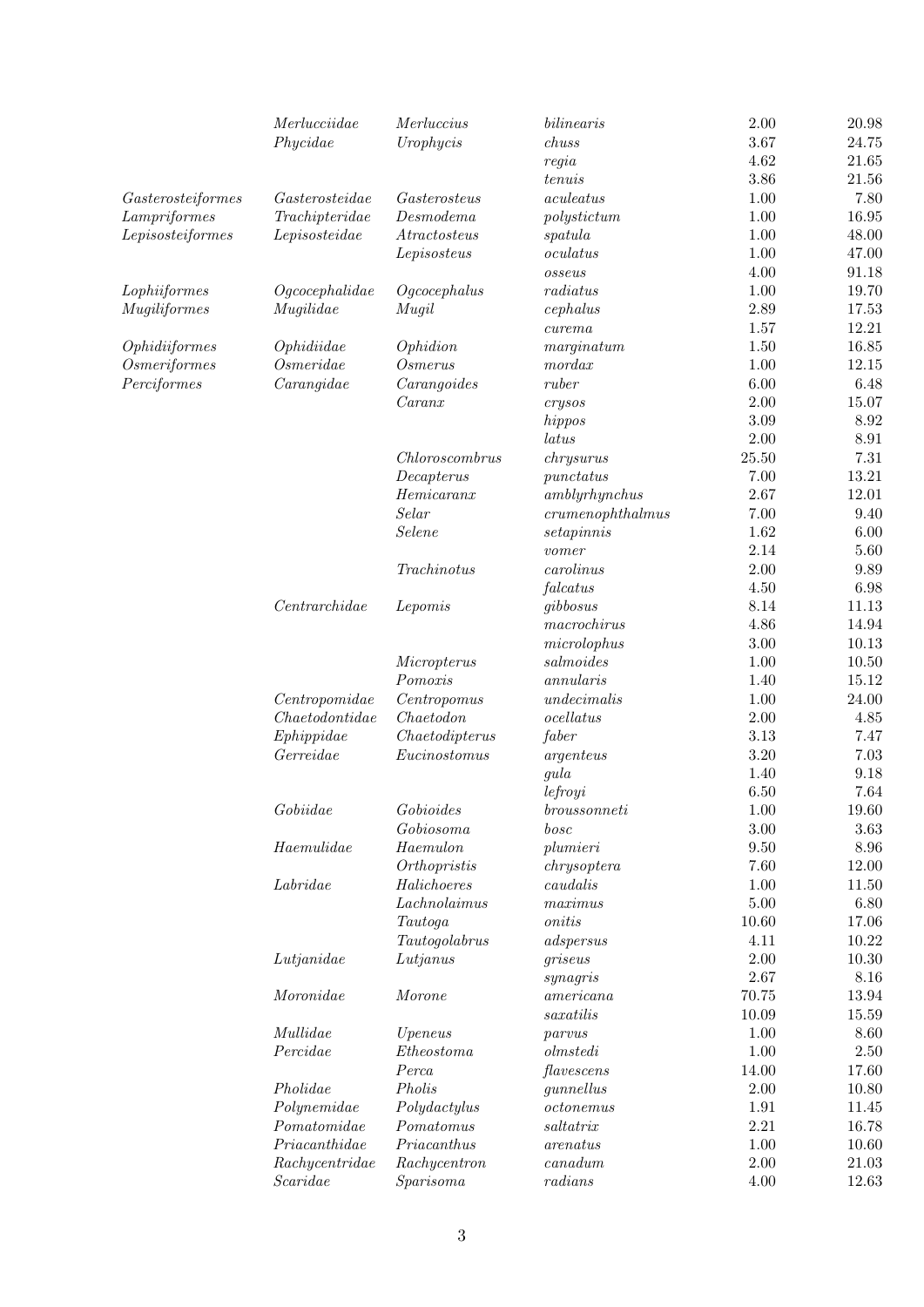|                   | Science         | A plodinotus       | grunniens              | 4.00     | 14.85     |
|-------------------|-----------------|--------------------|------------------------|----------|-----------|
|                   |                 | Bairdiella         | chrys oura             | 6.09     | 12.56     |
|                   |                 |                    | $\emph{sanctaeluciae}$ | 19.00    | 14.84     |
|                   |                 | Cynosition         | arenarius              | 12.43    | 11.20     |
|                   |                 |                    | nebulosus              | 1.25     | 16.36     |
|                   |                 |                    | nothus                 | 1.83     | 12.23     |
|                   |                 |                    | regalis                | 25.94    | 15.04     |
|                   |                 | Leiostomus         | xanthurus              | 33.85    | 12.52     |
|                   |                 | Menticirrhus       | americanus             | 1.25     | 20.14     |
|                   |                 |                    | saxatilis              | 1.67     | 16.38     |
|                   |                 | Micropogonias      | undulatus              | 21.83    | 14.04     |
|                   |                 | Odontoscion        | dentex                 | 1.00     | 15.80     |
|                   |                 | Pogonias           | cromis                 | 3.38     | 22.58     |
|                   |                 | Sciaenops          | ocellatus              | 3.75     | 28.81     |
|                   |                 | Stellifer          | lanceolatus            | 1.00     | 11.80     |
|                   | Scombine        | $S$ comberomorus   | cavalla                | 1.50     | 13.66     |
|                   |                 |                    | maculatus              | 2.60     | 14.80     |
|                   | Serranidae      | Centropristis      | philadelphica          | 2.00     | 12.71     |
|                   |                 |                    | striata                | 3.43     | 14.22     |
|                   |                 | Diplectrum         | formosum               | 1.00     | 12.57     |
|                   |                 | Mycter operca      | bonaci                 | 1.00     | 14.50     |
|                   |                 |                    | microlepis             | 1.00     | 23.20     |
|                   |                 | Serranus           |                        | 2.00     | $8.60\,$  |
|                   |                 |                    | subligarius            | 1.27     |           |
|                   | Sparidae        | Archosargus        | probatocephalus        |          | 23.35     |
|                   |                 | Calamus            | arctifrons             | 2.67     | 12.54     |
|                   |                 |                    | leucosteus             | 1.00     | 17.00     |
|                   |                 | Diplodus           | holbrooki              | 6.09     | 8.57      |
|                   |                 | Lagodon            | rhomboides             | 20.05    | 10.12     |
|                   |                 | <i>Stenotomus</i>  | caprinus               | 2.00     | 9.00      |
|                   |                 |                    | chrysops               | 40.67    | 11.32     |
|                   | Sphyraenidae    | Sphyraena          | borealis               | 4.00     | 10.40     |
|                   | Stromateidae    | Peprilus           | alepidotus             | 5.65     | 6.31      |
|                   |                 |                    | burti                  | $3.00\,$ | 7.16      |
|                   |                 |                    | triacanthus            | 21.51    | 8.27      |
|                   | Trichiuridae    | <b>Trichiurus</b>  | lepturus               | 2.06     | 32.90     |
|                   | Uranoscopidae   | Astroscopus        | guttatus               | 1.00     | 14.15     |
| Pleuronectiformes | A chiridae      | A chirus           | lineatus               | $2.00\,$ | 8.65      |
|                   |                 | Gymnachirus        | te x a e               | 1.00     | 7.50      |
|                   |                 | <i>Trinectes</i>   | maculatus              | 17.44    | 9.93      |
|                   | Cynoglossidae   | Symp hurus         | civitation             | 1.00     | 12.40     |
|                   |                 |                    | plagiusa               | 6.41     | 13.61     |
|                   | Paralichthyidae | Ancylopsetta       | ommata                 | 1.00     | 18.40     |
|                   |                 | Citharichthys      | macrops                | $2.00\,$ | $11.25\,$ |
|                   |                 |                    | spilopterus            | 2.71     | 8.48      |
|                   |                 | Etropus            | crossotus              | $3.00\,$ | 12.50     |
|                   |                 |                    | microstomus            | 2.40     | 10.63     |
|                   |                 |                    | sp                     | 1.00     | 10.20     |
|                   |                 | Hippoglossina      | oblonga                | 6.20     | $22.52\,$ |
|                   |                 | Paralichthys       | albigutta              | 1.67     | 25.47     |
|                   |                 |                    | dentatus               | $3.15\,$ | $26.34\,$ |
|                   |                 |                    | let hostigma           | $2.02\,$ | 17.51     |
|                   |                 | Syacium            | gunteri                | 1.00     | 10.20     |
|                   | Pleuronectidae  | Pseudopleuronectes | americanus             | 10.04    | 15.94     |
|                   | Scophthalmidae  | Scophthalmus       | a quosus               | 6.29     | 15.69     |
| Rajiformes        | Dasyatidae      | Dasyatis           | americana              | 7.50     | 37.39     |
|                   |                 |                    | centroura              | 1.00     | 77.00     |
|                   |                 |                    | sabina                 | $3.53\,$ | $25.37\,$ |
|                   |                 |                    | say                    | $2.00\,$ | $42.58\,$ |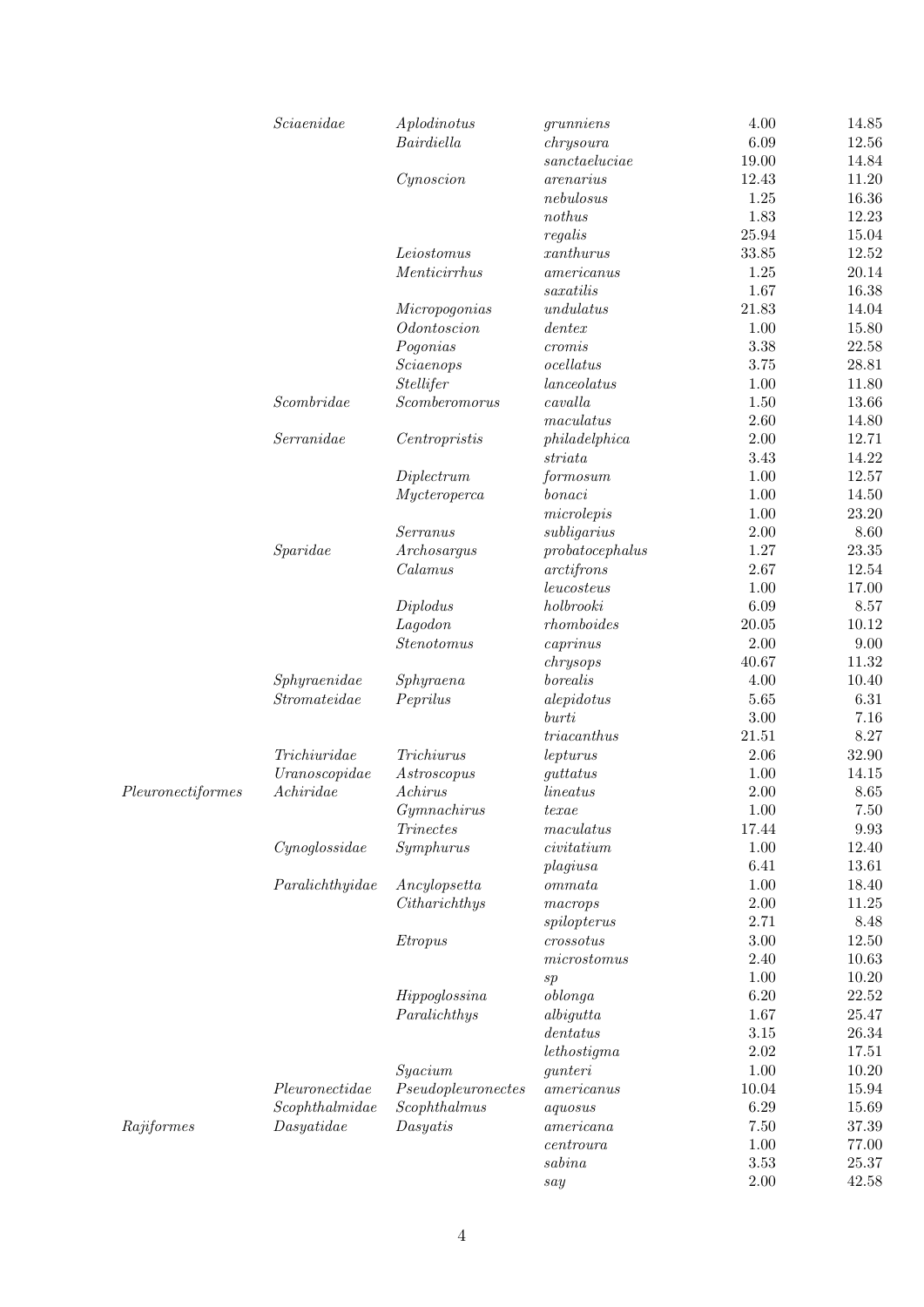|                   | Gymnuridae         | Gymnura            | altavela          | 1.00  | 47.50     |
|-------------------|--------------------|--------------------|-------------------|-------|-----------|
|                   |                    |                    | micrura           | 2.50  | $51.50\,$ |
|                   | Myliobatidae       | Myliobatis         | freminvillei      | 1.33  | 45.33     |
|                   |                    | Rhinoptera         | bonasus           | 1.33  | 35.75     |
|                   | Rajidae            | Leucoraja          | erinacea          | 5.45  | 40.62     |
|                   |                    |                    | ocellata          | 1.50  | 36.27     |
|                   |                    | Raja               | $e$ glanteria     | 3.25  | 54.74     |
| Scorpaeniformes   | Cottidae           | Myoxo cephalus     | aenaeus           | 32.50 | 10.37     |
|                   |                    |                    | octodecemspinosus | 1.00  | 14.05     |
|                   | Triglidae          | Prionotus          | $\it alatus$      | 1.00  | 11.95     |
|                   |                    |                    | carolinus         | 5.27  | 13.23     |
|                   |                    |                    | evolans           | 2.22  | 13.70     |
|                   |                    |                    | roseus            | 4.00  | 10.95     |
|                   |                    |                    | rubio             | 1.00  | 12.40     |
|                   |                    |                    | tribulus          | 2.12  | 8.87      |
| Siluriformes      | Ariidae            | Ariopsis           | felis             | 7.43  | 19.21     |
|                   |                    | Bagre              | marinus           | 15.79 | 11.22     |
|                   | <i>Ictaluridae</i> | Ameiurus           | catus             | 8.92  | 19.92     |
|                   |                    |                    | natalis           | 5.00  | 22.44     |
|                   |                    |                    | nebulosus         | 10.00 | 20.76     |
|                   |                    | Ictalurus          | furcatus          | 45.82 | 17.56     |
|                   |                    |                    | punctatus         | 15.46 | 21.34     |
| Syngnathiformes   | Syngnathidae       | Hippocampus        | erectus           | 1.17  | 11.20     |
|                   |                    | Syngnathus         | floridae          | 1.00  | 16.50     |
|                   |                    |                    | fuscus            | 1.00  | 20.80     |
|                   |                    |                    | louisianae        | 3.67  | 13.36     |
|                   |                    |                    | scovelli          | 1.00  | 20.00     |
| Tetraodontiformes | Diodontidae        | Chilomycterus      | reticulatus       | 5.25  | 12.03     |
|                   |                    |                    | schoepf           | 1.80  | $16.05\,$ |
|                   |                    | Diodon             | hystrix           | 2.00  | 16.40     |
|                   | Monacanthidae      | Alterus            | schoepf           | 1.00  | 16.03     |
|                   |                    |                    | scriptus          | 3.33  | 17.26     |
|                   |                    | Stephanolepis      | hispidus          | 4.75  | 9.91      |
|                   |                    |                    | setifer           | 4.00  | $6.05$    |
|                   | Ostraciidae        | A can the stracion | quadricornis      | 1.56  | 15.02     |
|                   | Tetraodontidae     | Canthigaster       | $\it rostrata$    | 1.00  | 8.00      |
|                   |                    | Lagocephalus       | laevigatus        | 1.00  | 18.20     |
|                   |                    | Sphoeroides        | maculatus         | 2.24  | 12.69     |
|                   |                    |                    | nephelus          | 16.00 | 3.89      |
|                   |                    |                    | parvus            | 4.13  | 6.29      |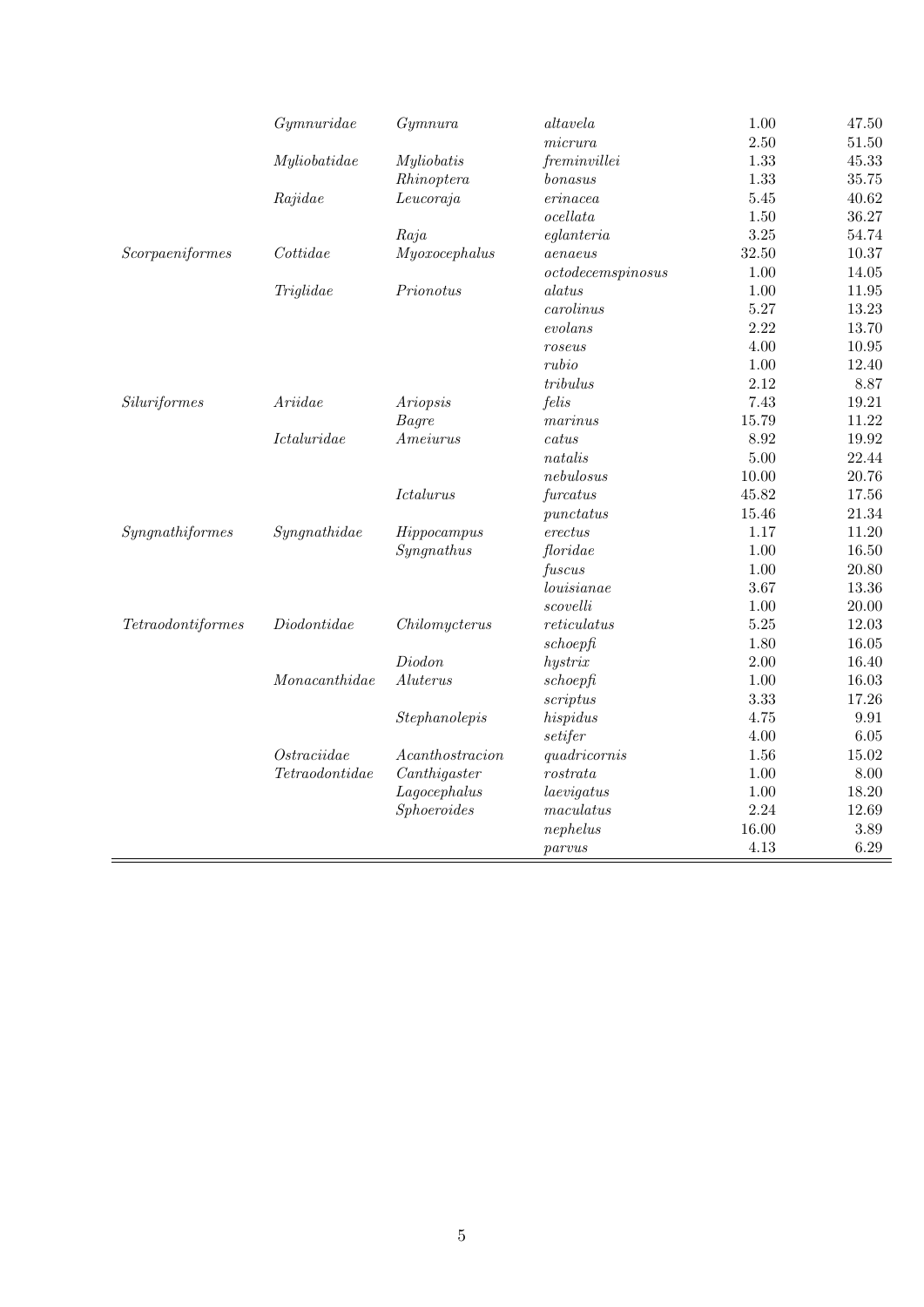### Appendix S2 Simulation details and parametrization.

#### Spatio-temporal Moran's I decomposition

The Moran's  $I_{global}$  statistic (equation 1) was computed by pooling all observations in each biogeographic provinces. To ensure that the measured local  $I_{global}$  reflected the spatial heterogeneity of environmental conditions rather than the temporal variability of environmental conditions, we decomposed  $I_{global}$  (equation 1) into its spatial and temporal components using equation 2.

$$
I_{global} = (n-1)\frac{x_i - \bar{X}}{\sum\limits_{i=1}^{n} (x_i - \bar{X})^2} \sum_{j=1}^{n} w_{ij} (x_j - \bar{X})
$$
\n(1)

$$
I_{temporal} = I_{global} - I_{spatial}
$$
\n
$$
(2)
$$

Where  $I_{temporal}$ ,  $I_{global}$  and  $I_{spatial}$  are respectively the temporal, spatio-temporal and spatial Moran's I.  $I_{global}$  has been computed on data pooled at the biogeographic provinces level whereas Ispatial has been computed at each year in each biogeographic province. The results of the decomposition are presented in figure 1.



Figure 1: Results of the Moran's I decomposition.  $(A)$  Spatio-temporal data (used in this study),  $(B)$  Spatial Moran's I and  $(C)$  Temporal Moran's I.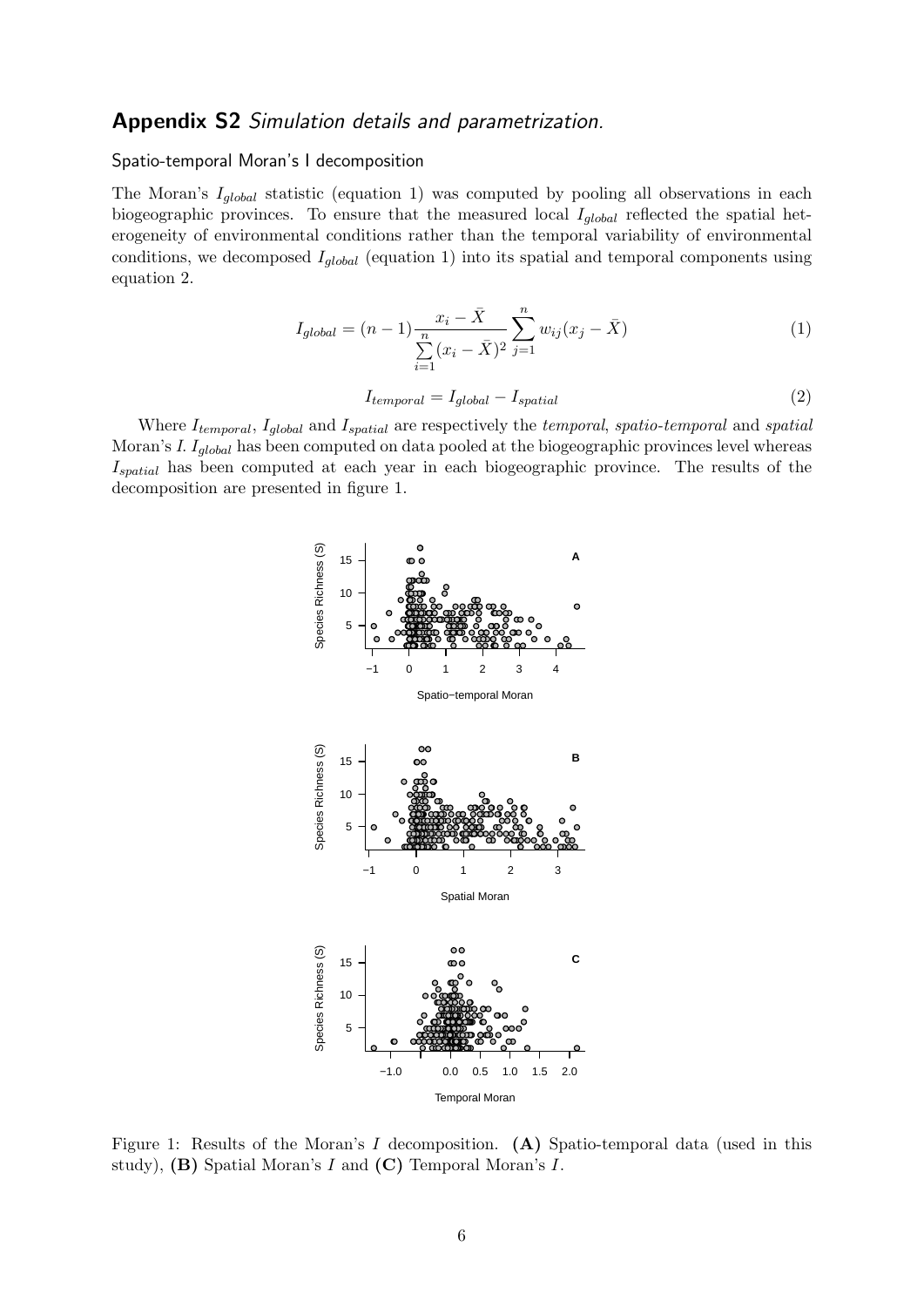### Distribution ranges

To determine the spatial distribution range of each species (ellipse size), we used a long-tail distribution yielding small ranges for most species and large ranges for few species (Figure 2). The minimum and maximum distribution range thresholds were based on the observed regional distribution of species  $(r_{min} \le r \le r_{max}$  with  $r_{min} = 10$  km and  $r_{min} = 1000$  km).



Figure 2: Power function used to randomly pick the distribution range  $r$  for species placed on the surface grid.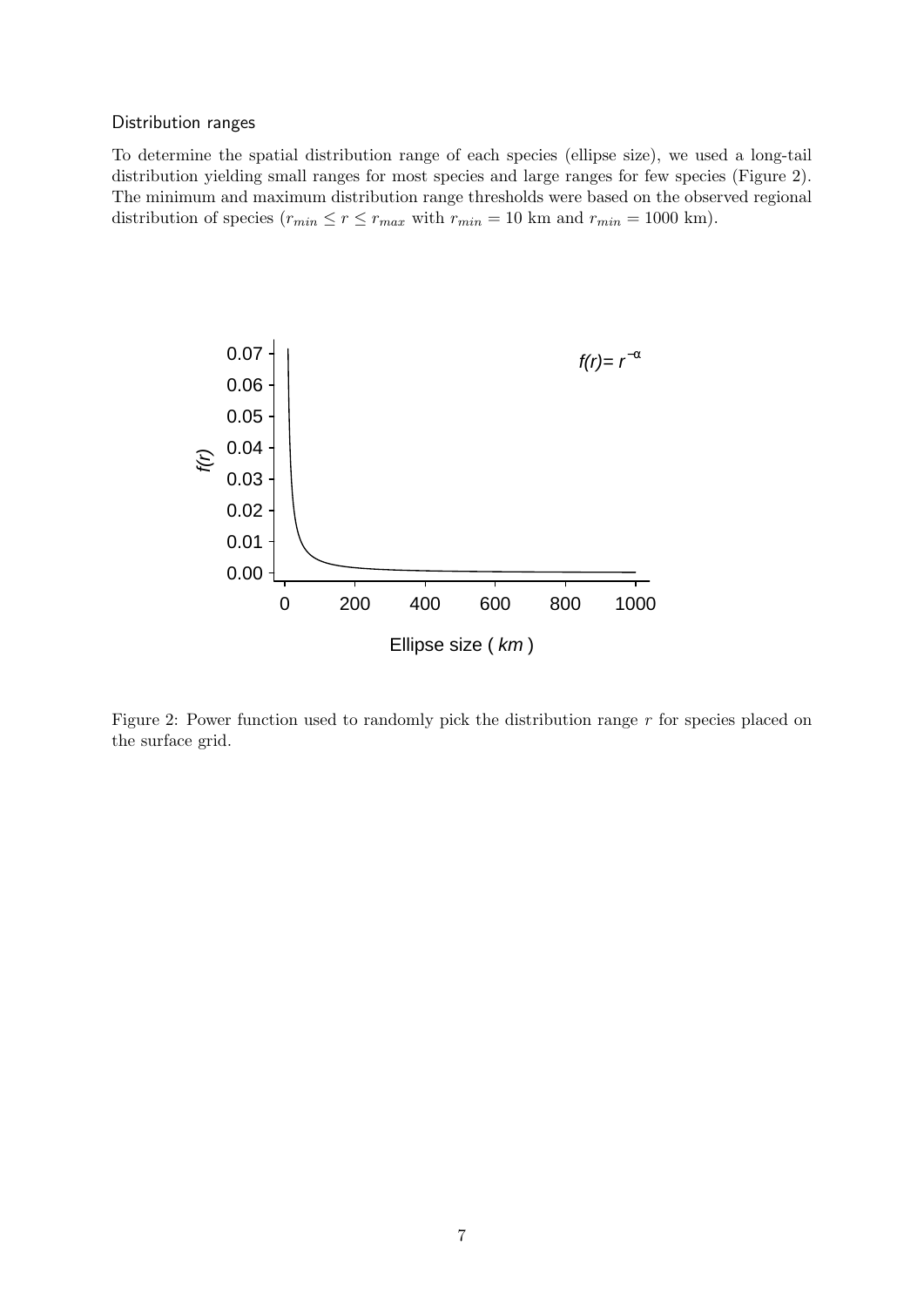Examples of the regional distribution for four species found in the Louisianian biogeographic province.



Figure 3: Examples of the regional distribution for four species found in the Louisianian biogeographic province. The red dots show the locations where each species was found whereas as the blue crosses are the centroids of these locations. The average distances to centroids for species found in Louisianian and Virginian biogeographic provinces are 134.4 km and 85.1 km respectively.